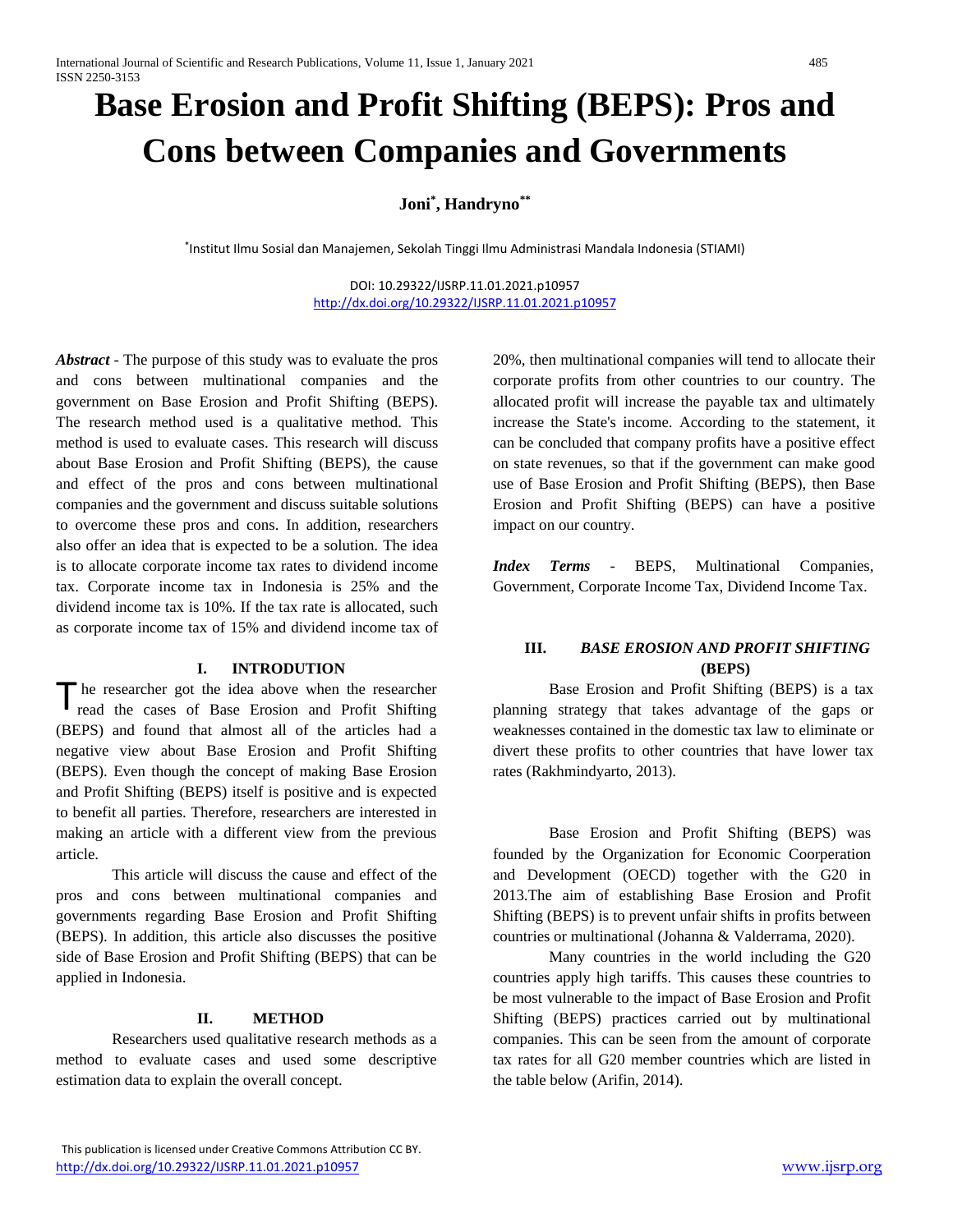| <b>G20 Tax Comparison</b> |                      |                                 |              |               |  |
|---------------------------|----------------------|---------------------------------|--------------|---------------|--|
| No.                       | <b>Country</b>       | Corporate Income   Capital Gain |              | <b>Branch</b> |  |
|                           |                      | Tax Rate (%)                    | Tax Rate (%) | Tax Rate (%)  |  |
|                           | 1 Argentina          | 35                              | 35           | 35            |  |
|                           | 2 Australia          | 20                              | 30           | 30            |  |
|                           | 3 Brazil             | 15                              | 15           | 15            |  |
|                           | 4 Canada             | 15                              | 7.5          | 15            |  |
|                           | 5 China              | 25                              | 25           | 25            |  |
|                           | 6 France             | 331/3                           | 0/15/331/3   | 331/3         |  |
| 7                         | Germany              | 15                              | 15           | 15            |  |
|                           | 8 Indonesia          | 25                              |              |               |  |
|                           | 9lIndia              | 30                              | 20           | 20            |  |
|                           | 10 Italy             | 27.5                            | 1.37/27.5    | 27.5          |  |
|                           | 11 Japan             | 25.5                            | 25.5         | 25.5          |  |
|                           | 12 Republic of Korea | 22                              | 22           | 22            |  |
|                           | 13 Mexico            | 30                              | 30           | 30            |  |
|                           | 14 Russia            | 5/20                            | 5/20         | 5/20          |  |
|                           | 15 Saudi Arabia      | 30 to 85                        | 20           |               |  |
|                           | 16 South Africa      | 28                              | 18.65        | 28            |  |
|                           | 17 Turkey            | 20                              | 20           | 20            |  |
|                           | 18 United Kingdom    | 24                              | 24           | 24            |  |
|                           | 19 United States     | 35                              | 35           | 35            |  |
|                           | 20 European Union    | 24                              | 24           | 24            |  |

According to the data above, it can be concluded that there are differences in tax rates in the G20 member countries. This will encourage opportunities for taxpayers to conduct tax arbitrage, especially multinational companies.

#### **IV. PROS AND CONTRA OF COMPANIES AND GOVERNMENTS**

For corporate or taxpayers, especially multinational companies, Base Erosion and Profit Shifting (BEPS) is a positive thing. This is because the application of Base Erosion and Profit Shifting (BEPS) will save taxes and increase company profits. As for the government, Base Erosion and Profit Shifting (BEPS) is a negative thing. This is because the application of Base Erosion and Profit Shifting (BEPS) will reduce State revenues for countries that have high tax rates. Therefore, there are pros and cons between multinational companies and the government.

## **V. BASE EROSION AND PROFIT SHIFTING (BEPS) PRACTICES**

In general, the practice of Base Erosion and Profit Shifting (BEPS) by multinational companies has the following impacts (Rakhmindyarto, 2013).

- 1. There is distortion of competition, the practice of Base Erosion and Profit Shifting (BEPS) will be more profitable for multinational companies than domestic companies in terms of competitive advantage. This is because the opportunities from Base Erosion and Profit Shifting (BEPS) can save more taxes with high profits.
- 2. Causing inefficiency in resource allocation by distorting investment decisions towards businesses that have low returns before tax, but have high returns after tax.
- 3. The practice of Base Erosion and Profit Shifting (BEPS) will discourage taxpayers from not complying with their tax obligations when they see multinational companies that do not comply or avoid tax obligations.

## **VI. BASE EROSION AND PROFIT SHIFTING (BEPS) ACTION PLAN**

To overcome the impacts, the Organization for Economic Coorperation and Development (OECD) together with the G20 created a Base Erosion and Profit Shifting (BEPS) Action Plan aimed at addressing the concerns of many countries due to the problem of reducing state revenue from taxes due to aggressive tax planning carried out by multinational companies (Arifin, 2014). In general, the Base Erosion and Profit Shifting (BEPS) action plan discusses 4 main principles:

- a. Build corporate income tax coherence internationally by neutralizing the impact of different tax rates, strengthening regulatory oversight of foreign companies, limiting tax revenue reductions, and more effectively combating adverse tax practices.
- b. Increase the benefits of implementing international tax standards, such as preventing the abuse of international tax treaties, avoiding falsification of Permanent Establisment (PE) status, improving regulations regarding transfer pricing for intangible goods, on other high-risk and high-risk areas.
- c. Ensuring transparency in line with efforts to strengthen legal certainty and predictability.
- d. Accelerate the process of implementing the BEPS action plan and the concrete steps to be taken.

Organization for Economic Coorperation and Development (OECD) has released 15(fifteen) Base Erosion and Profit Shifting (BEPS) actions plan aimed at addressing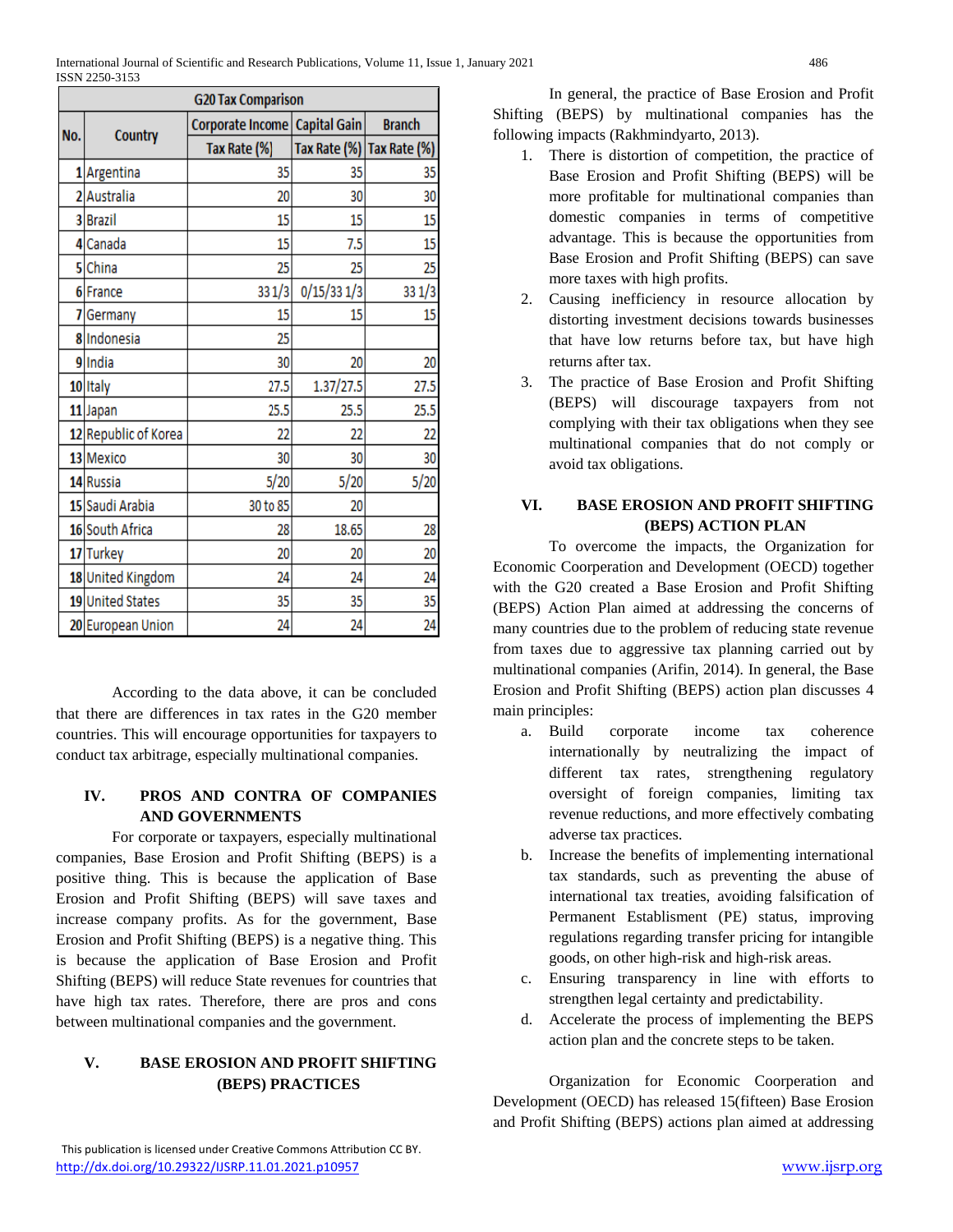the concerns of many countries due to the Base Erosion and Profit Shifting (BEPS) problem:

- 1. Action 1: Addressing the Tax Challenges of the Digital Economy. The digital economy is an economic transformative process through information and communication technology (ICT). The goal of action 1 of the BEPS Action Plan to address the challenge of the digital economy tax. The Task Force on the Digital Economy (TFDE) is a subsidiary of the Committee on Fiscal Affairs (CFA) made up of non-OECD G20 countries. The Task Force on the Digital Economy (TFDE) is an agency that functions to monitor business developments and the added value resulting from digital economy business practices. The Task Force on the Digital Economy (TFDE) will analyze economic data that comes from business, civil society, academia and developing countries. In addition, The Task Force on the Digital Economy (TFDE) also provides extensive stakeholder consultation (OECD, 2015c).
- 2. Action 2: Neutralize the effects of hybrid mismatch schemes (debt-equity instruments and entities). In action 2 Base Erosion and Profit Shifting (BEPS), the Organization for Economic Coorperation and Development (OECD) recommended 2 things to increase the coherence of international income taxes. First, the Organization for Economic Cooperation and Development (OECD) recommends changes to domestic law. The first recommendation describes the rules for overcoming tax mismatch that arise due to payment instruments made by or to hybrid entities. Second, the Organization for Economic Cooperation and Development (OECD) recommends changes to the OECD Model Tax Convention. The purpose of the second recommendation is to ensure that hybrid instruments, hybrid entities, and entities with two domiciles are not used to obtain undue tax benefits (OECD, 2015b).
- 3. Action 3: Strengthen controlled foreign company (CFC). Controlled Foreign Company (CFC) is a rule that governs the income tax on a foreign subsidiary that is eligible for taxation. However, some countries do not currently have CFC rules and countries have CFC rules that do not contradict the concept of BEPS comprehensively. Action 3 of the Base Erosion and Profit Shifting (BEPS) Action Plan itself aims to develop the recommendations obtained for the effectiveness of Controlled Foreign

Company (CFC) regulations in dealing with Base Erosion and Profit Shifting (OECD, 2015e).

- 4. Action 4: Limit base erosion via interest deductions and other financial payments. Action 4 in the Basic Erosion and Profit Shift (BEPS) action plan aims to prevent tax risks arising from improper charges of debt, loans and interest by multinational companies (OECD/G20, 2016).
- 5. Action 5: Counter harmful tax practices more effectively, taking into account transparency and substance. The Action 5 Report (OECD, 2015) is one of the four minimum standards for BEPS. All BEPS Inclusive members are committed to implementing the minimum standard of Action 5 and participating in peer review. The peer review of Action 5 will be carried out by the Hazardous Tax Practice Forum / FHTP (OECD, 2017b).
- 6. Action 6: Prevent treaty abuse. The Report on Action 6 in the Basic Erosion and Profit Shift (BEPS) is one of the four in the Basic Erosion and Profit Shift (BEPS) minimum standards. The Action 6 in Basic Erosion and Profit Shifting (BEPS) is about preventing treaty abuse including the case of treaty shopping.(OECD, 2017c).
- 7. Action 7: Prevent the artificial avoidance of permanent establishment status. Action 7 of Base Erosion and Profit Shifting (BEPS) aims to prevent artificial avoidance with a permanent establishment status in Base Erosion and Profit Shifting (OECD, 2015f).
- 8. Action 8-10: Assure that transfer pricing outcomes are in line with value creation (intangibles, risks and capital, other high-risk transactions). In general, actions 8-10 have in common the form of oversight of transfer pricing. Action 8 contains prevention of improper transfer pricing because goods are intangible. Action 9 contains prevention of improper transfer pricing due to risk and capital. Action 9 contains prevention of improper transfer pricing due to high-risk transactions (OECD, 2018).
- 9. Action 11: Establish methodologies to collect and analyze data on BEPS and the actions to address it. Action 11 on Base Erosion and Profit Shifting (BEPS) covers the following: applying a specific methodology to collect and analyze Base Erosion and Profit Shifting (BEPS) data. The Base Erosion and Profit Shifting (BEPS) data can be used to solve problems and cases of Base Erosion and Profit Shifting / BEPS. In particular, to develop indicators of scale and economic impact of Base Erosion and Profit Shifting (BEPS). In addition,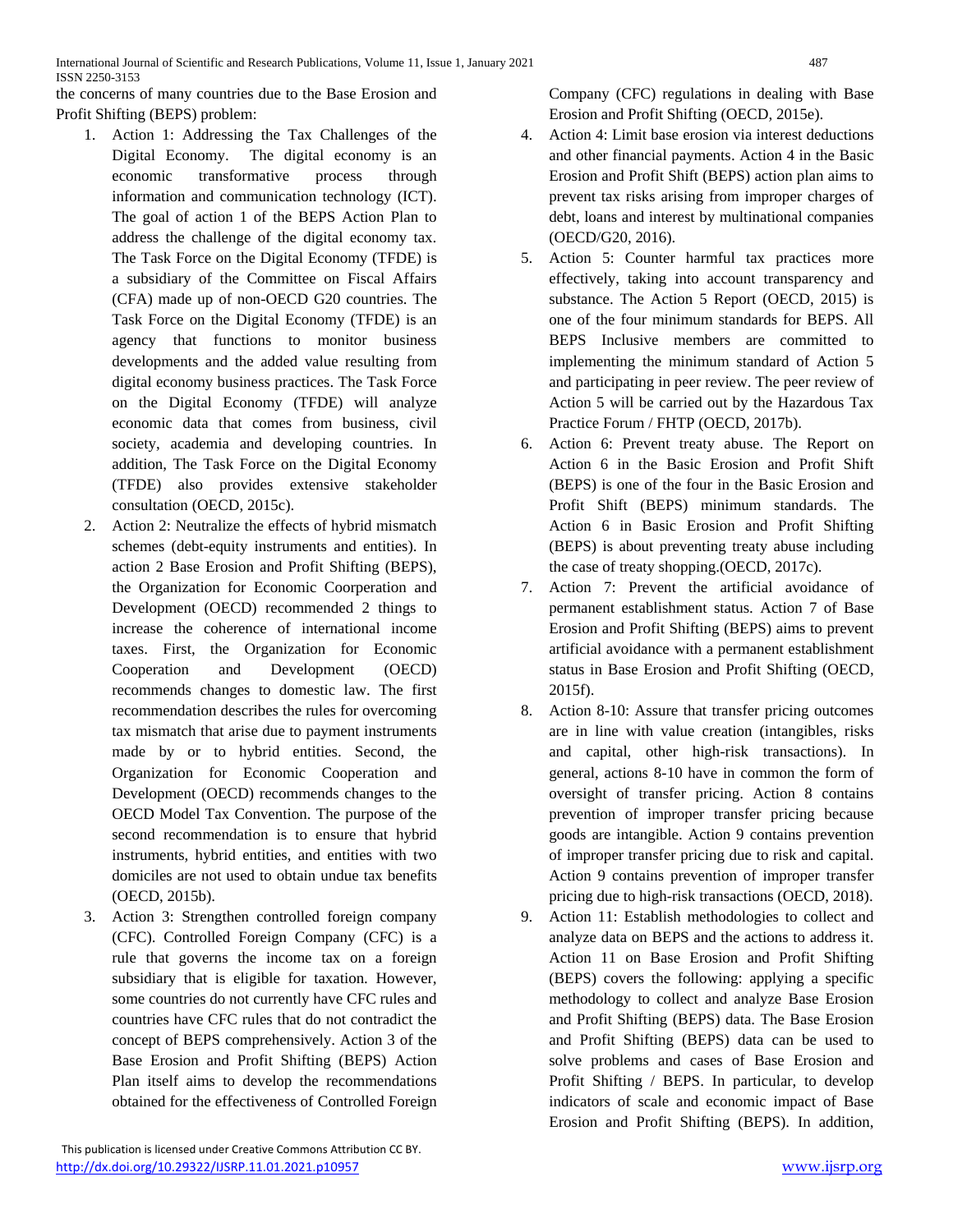International Journal of Scientific and Research Publications, Volume 11, Issue 1, January 2021 488 ISSN 2250-3153

action 11 also includes monitoring of the tools used for monitoring and evaluating the effectiveness of Base Erosion and Profit Shifting (BEPS) in a sustainable manner (OECD, 2015d).

- 10. Action 12: Require taxpayers to disclose their aggressive tax planning arrangements. The Lack of knowledge and relevant information about aggressive tax planning is a major threat to tax authorities worldwide. Therefore, relevant information is important in tax risk risk quickly. In Action 12 the Base Erosion and Profit Shifting (BEPS) Action Plan devises a tool to improve the flow of relevant information about tax risk. This information will be communicated to the information to the tax administration and tax policymakers in order to address the associated risks(OECD, 2016b).
- 11. Action 13: Re-examine transfer pricing documentation. In Action 13 of the Base Erosion and Profit Shifting (BEPS) action plan establishes relevant information to be used to conduct reviews, schedule procedures, summarize peer review reports, process discussions, approve reviews, amendments, interpret and maintain confidentiality of peer review documents. All of these determinations in action 13 are defined by the Inclusive Framework (Inclusive Framework) Base Erosion and Profit Shifting / BEPS (OECD, 2017a).
- 12. Action 14: Make dispute resolution mechanisms more effective. In Action 14 of the Base Erosion and Profit Shifting (BEPS) action plan, it discusses certainty for taxpayers to resolve disputes effectively. In the Action report 14 of the Base Erosion and Profit Shifting (BEPS) action plan, it contains the commitments of countries regarding the agreement to apply minimum standards in order to resolve disputes in a timely, effective and efficient manner (OECD, 2016a).
- 13. Action 15: Develop a multilateral instrument. Action 15 of the Base Erosion and Profit Shifting (BEPS) Action Plan for the development of a multilateral instrument. In Action 15, the Basic Action Plan for Erosion and Profit Shifting (BEPS) includes an analysis of tax issues and public international law related to the development of multilateral instruments. This is useful for making it easier for jurisdictions to implement developmental measures that behave with Base Erosion and Profit Shifting (BEPS) work and amend bilateral tax treaties. In addition, interested Parties will develop multilateral instruments

 This publication is licensed under Creative Commons Attribution CC BY. <http://dx.doi.org/10.29322/IJSRP.11.01.2021.p10957> [www.ijsrp.org](http://ijsrp.org/)

designed to provide innovative approaches to international taxation issues and reflect the nature of the evolving global economy and the need to adapt rapidly to this evolution (OECD, 2015a).

#### **VII. BASE EROSION AND PROFIT SHIFTING (BEPS) ISSUES**

Even though the Organization for Economic Coordination and Development (OECD) and the G20 have taken precautions, there are still issues regarding aggressive tax avoidance, such as: the case of Google, Facebook, Starbucks and Amazon. The multinational company did not violate applicable laws, but carried out tax management which led to aggressive tax evasion. This is indeed more of a moral and ethical nature so that it is difficult to make rules and laws. Therefore, it can be said that tax evasion is indeed legal if it is still in accordance with applicable laws (PWC, 2013).

#### **VIII. DISCUSSION**

Based on the researcher's view, multinational companies and governments actually have the same goal. If the company has high profits, then the company will also generate high taxes and increase state revenue. According to statement, it can be concluded that company profits have a positive effect on State revenues, so that if the government can take advantage of Base Erosion and Profit Shifting (BEPS) in increasing company profits, it should increase State revenues too.

To realize this, the researcher offers an idea, that is allocate corporate income tax rates to dividend income tax. The corporate income tax in Indonesia is 25% and the final dividend income tax is 10%. If the tax rates are allocated, such as corporate income tax of 15% and final dividend income tax of 20%, multinational companies tend to allocate their corporate profits from other countries to our country. The increase in company profits due to the concept of Base Erosion and Profit Shifting (BEPS) will increase payable taxes and in turn will increase state revenue. For more details, the researchers made two estimates below.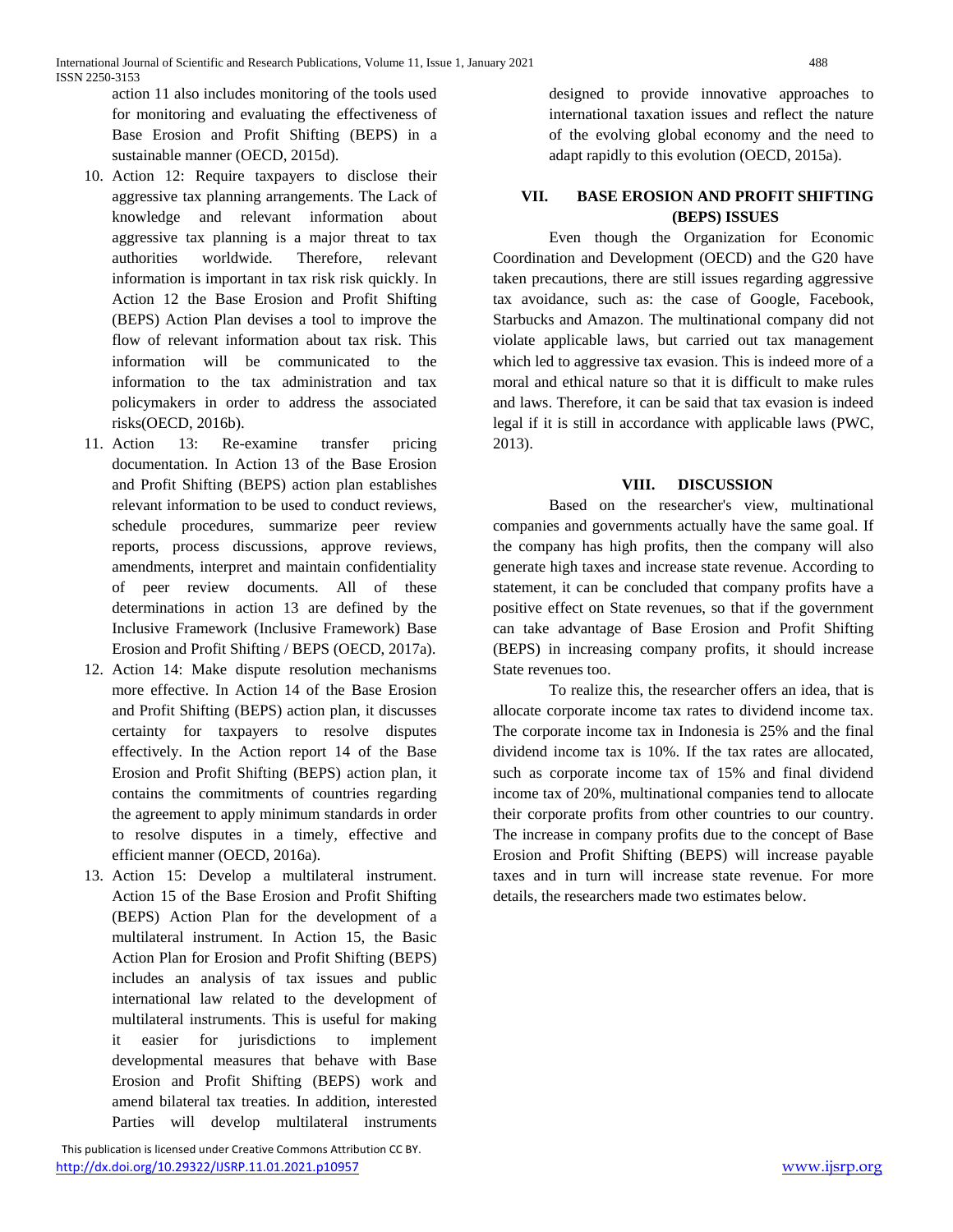| <b>Estimate 1</b>               | <b>Nominal 1</b> |  |  |
|---------------------------------|------------------|--|--|
| Revenue                         | 2,000,000,000    |  |  |
| <b>Income Before Tax</b>        | 10,000,000       |  |  |
| <b>Corporate Income Tax 25%</b> | 2,500,000        |  |  |
| <b>Income After Tax</b>         | 7,500,000        |  |  |
| Dividend 50%                    | 3,750,000        |  |  |
| <b>Dividend Income Tax 10%</b>  | 375,000          |  |  |
| Dividend After Tax              | 3,375,000        |  |  |

| <b>Estimate 2</b>               | <b>Nominal 2</b> |  |
|---------------------------------|------------------|--|
| Revenue                         | 2,000,000,000    |  |
| <b>Income Before Tax</b>        | 20,000,000       |  |
| <b>Corporate Income Tax 15%</b> | 3,000,000        |  |
| <b>Income After Tax</b>         | 17,000,000       |  |
| Dividend 50%                    | 8,500,000        |  |
| <b>Dividend Income Tax 20%</b>  | 1,700,000        |  |
| <b>Dividend After Tax</b>       | 6,800,000        |  |

According to the BEPS **Concept: Multinational** Companies will allocate their profits to a country that has a low tax rate, so we double the profit in estimate 2

According to the two estimates above, it can be concluded that the tariff allocation actually increases the State's income. Therefore, researchers feel that Base Erosion and Profit Shifting (BEPS) is not completely bad or has a negative impact on State revenues. If the government can understand more deeply about Base Erosion and Profit Shifting (BEPS), it is possible to increase State revenue or have a positive impact on the State.

## **IX. CONCLUSIONS**

According to the statement, the researchers made several conclusions:

- 1. Base Erosion and Profit Shifting (BEPS) is a tax planning strategy that takes advantage of the gaps or weaknesses contained in the domestic tax law to eliminate or transfer these advantages to other countries that have lower tax rates.
- 2. To overcome the above impacts, the Organization for Economic Coorperation and Development (OECD) together with the G20 created a Base Erosion and Profit Shifting (BEPS) Action Plan to address many countries due to the problem of reducing state revenues from taxing aggressive tax regulations carried out by multinational companies (Arifin, 2014).

3. Even though the Organization for Economic Coordination and Development (OECD) and the G20 have taken precautions, there are still issues regarding aggressive tax avoidance, such as: the case of Google, Facebook, Starbucks and Amazon. The multinational company did not violate applicable laws, but carried out tax management which led to aggressive tax evasion. This is indeed more of a moral and ethical nature so that it is difficult to make rules and laws (PWC, 2013).

4. Company profits have a positive effect on State revenues, so that if the government can take advantage of Base Erosion and Profit Shifting (BEPS) in increasing company profits, it should increase State revenues.

### **X. SUGGESTION**

According to conclusions, the researcher provides advice to the government to consider a tax rate policy that is in line with Base Erosion and Profit Shifting (BEPS) and still maintain State revenues.

## **XI. REFERENCES**

Arifin, N. Z. (2014). *BEPS Dalam Kerangka Kerja Sama G20 Dan Implementasinya Kepada Indonesia*. 1–27.

Johanna, I., & Valderrama, M. (2020). *INTERNATIONAL LAW AND PRACTICE BEPS principal purpose test and customary international law*. *May*, 1–22. https://doi.org/10.1017/S0922156520000278

OECD/G20. (2016). *OECD/G20 Base Erosion and Profit Shifting Project Limiting Base Erosion Involving Interest Deductions and Other Financial Payments Action 4*. https://www.oecdilibrary.org/docserver/9789264268333 en.pdf?expires=1606830997&id=id&accname=ocid19 4738&checksum=D5ACBD51FCF09DC751B9ACE1

- CB66C036
- OECD. (2015a). *Action 15: A Mandate for the Development of a Multilateral Instrument on Tax Treaty Measures to Tackle BEPS*.

OECD. (2015b). *Action 2, Neutralising the Effects of Hybrid Mismatch Arrangements, 2015 Final Report*. http://www.oecd-

ilibrary.org/content/book/9789264241138 en%5Cnhttp://www.oecd-

ilibrary.org/docserver/download/2315291e.pdf?expires =1448370288&id=id&accname=guest&checksum=E8 06EE292594C2E1BE1931C328D44191

- OECD. (2015c). *Addressing the Tax Challenges of the Digital Economy*.
- OECD. (2015d). *BEPS ACTION 11: IMPROVING THE ANALYSIS OF BEPS*. *April*.
- OECD. (2015e). *BEPS Action 3: Strengthening CFC Rules*. *May*, 70.
- OECD. (2015f). *BEPS ACTION 7: PREVENTING THE*

 This publication is licensed under Creative Commons Attribution CC BY. <http://dx.doi.org/10.29322/IJSRP.11.01.2021.p10957> [www.ijsrp.org](http://ijsrp.org/)